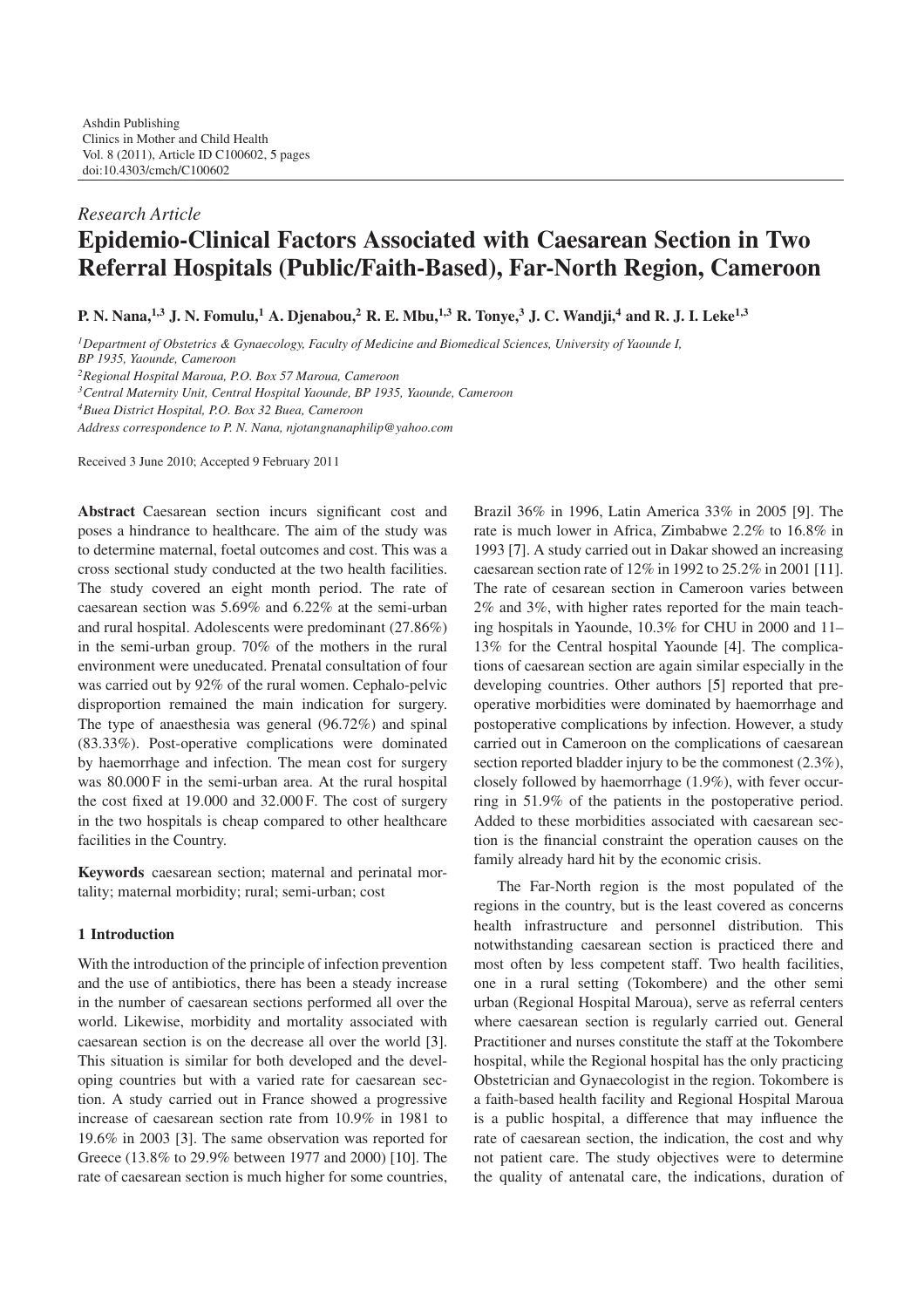hospitalization, maternal and foetal outcome as well as cost of caesarean section in two referral hospitals (faithbased/public).

#### **2 Materials and methods**

This was a cross-sectional and analytic study carried out between the 1st of February and 30th of September 2007, a period of eight months. The study setting was the Tokombere faith-based hospital (rural) and the Regional Hospital Maroua (semi-urban). These two hospitals serve as referral centers and carry out delivery by caesarean section. The Tokombere health district is found within one of the most populated divisions of the Far-North Region and the Regional Hospital Maroua is in the headquarters of the region. At the Regional Hospital about 100–120 deliveries are conducted each month and having served as Obstetrician and Gynaecologist in the region, the health needs of the population are clear to us. The service is a total of 24 beds, including the three beds in the labor room. The gynaecological ward at the Tokombere hospital is similar to that of the regional hospital with 20 beds. The financial constraint caused by economic crisis, the distance separating the different healthcare facilities and the under staffing contribute to the high materno-foetal morbidity and mortality in the region. During this period, all women admitted for an elective caesarean section or those indicated after onset of labor within the health facility or referred from another health district were included. Only files of patients without a precise indication for surgery were excluded from the analysis. Data collection was done using a pre-tested questionnaire. Patients were interviewed before and after surgery. The surgical term and nurses in each of the hospital was taught to file the questionnaire. The objectives of the study were clearly explained to the patients and they freely accepted to participate. Epidemiologic and clinical variables, age, marital status, profession, level of education, parity, antenatal care, indication for surgery, duration of hospitalization, complications, maternal and foetal mortality, and cost of surgery were evaluated. The rate of caesarean section was calculated as a percentage of the total number of deliveries during the period of study. Evaluating the cost of surgery for the rural hospital was easy because they practiced a fixed rate of 19.000 F CFA for patients followed up within the hospital and 32.000 F CFA for patients referred. A total of 91 women met our inclusion criteria, 61 of them in the RHM and 30 at the Tokombere faith-based hospital. All information collected remained confidential and the study had no influence on the treatment administered in the two groups.

The data was analyzed using the software Epi info 06 and presented using tables, Pie charts and histograms. The Chi square test was used to compare variables between the two hospitals and a *P* value *< .*05 was considered to be statistically significant.

| Age group (years) | Maroua           | Regional Hospital | hospital | Faith-based |                  | Total |
|-------------------|------------------|-------------------|----------|-------------|------------------|-------|
|                   | $\boldsymbol{n}$ | $\%$              | $\eta$   | $\%$        | $\boldsymbol{n}$ | $\%$  |
| $15 - 20$         | 17               | 27.9              | 6        | 20.0        | 23               | 25.3  |
| $20 - 25$         | 16               | 26.2              | 8        | 26.7        | 24               | 26.4  |
| $25 - 30$         | 6                | 9.8               | 5        | 16.7        | 11               | 12.1  |
| $30 - 35$         | 12               | 19.7              | 2        | 6.7         | 14               | 15.1  |
| $35 - 40$         | 10               | 16.4              | 9        | 30.0        | 19               | 20.9  |
| Total             | 61               | 100               | 30       | 100         | 91               | 99.8  |

<span id="page-1-0"></span>**Table 1:** Age distribution.

| Level of education | RHM         |      | Faith based    |      |
|--------------------|-------------|------|----------------|------|
|                    | $n_{\cdot}$ | $\%$ | $n_{\cdot}$    | %    |
| Analphabet         | 17          | 27.9 | 21             | 70   |
| Primary            | 20          | 32.8 |                | 16.7 |
| Secondary          | 23          | 37.7 |                | 33.3 |
| University         |             | 1.6  | 0 <sup>0</sup> | 00   |
| Total              | 61          | 100  | 30             | 100  |

<span id="page-1-1"></span>**Table 2:** Level of education.

## **3 Results**

The adolescent  $(15 \text{ to above } 20 \text{ years})$  age group  $(27.9\%)$ was most represented at the regional hospital Maroua, and the 35–40-year age group (30%) was at the faith-based hospital, Tokombere. The percentage of married women in the two groups was high, 95% and 90% for the RHM and the faith-based health facility, respectively [\(Table 1\)](#page-1-0).

In the semi-urban milieu 32.8% and 37.7% had a primary or secondary level of education, while in the rural milieu 70% of the women were analphabets. The difference was statistically significant  $P = .0018$  [\(Table 2\)](#page-1-1).

In the two populations, housewife was the predominant occupation, 82% and 87% for RHM and the faithbased health facilities, respectively. The difference was statistically non-significant  $P = .63$ .

The Christian faith was predominant both in the semiurban and rural areas, and the difference was statistically significant (59.1% and 60%, resp.)  $P = .0025$ .

High-risk factors found in the two populations consisted of previous caesarean scar, hypertension, cardiac disease and multiple pregnancies in 19.7%/26.7%, 16.4%/6.7%, 1.6%/3.3% and 8.2%/10% of the women in the semi-urban and rural milieus, respectively.

More premature pregnancies were delivered by caesarean section (53.3%) in the rural environment, with a statistically significant difference  $(P = .01)$  [\(Table 3\)](#page-2-0).

In the two populations, 85% and 87%, respectively had at least an antenatal consultation. However, using the number of consultations to evaluate quality, 40.4% of the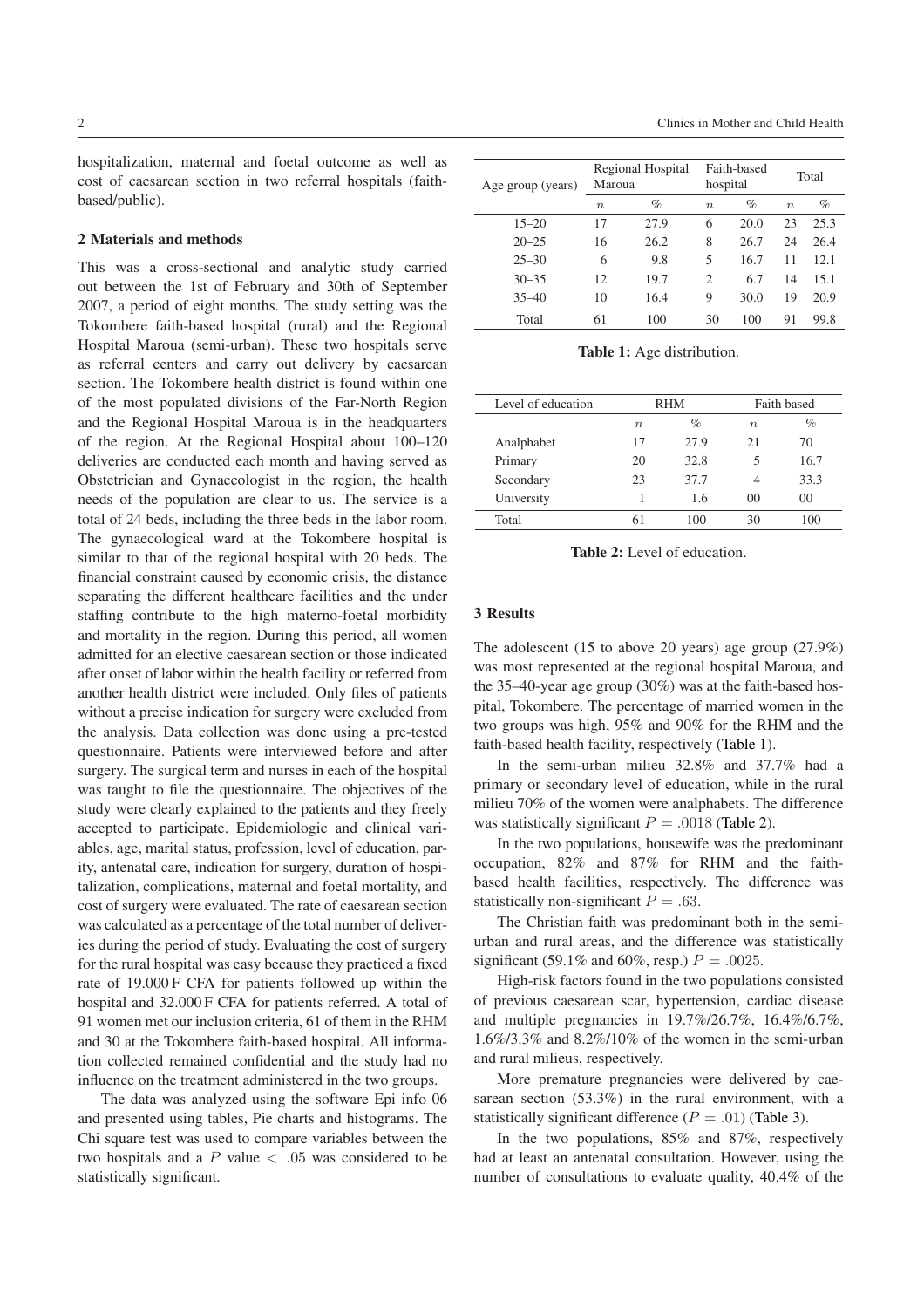| Gestational age |       | <b>RHM</b> |                  | Faith based |  |
|-----------------|-------|------------|------------------|-------------|--|
|                 | $\,n$ | %          | $\boldsymbol{n}$ | %           |  |
| $28 - 37$       | 11    | 18         | 13               | 43.3        |  |
| $37 - 42$       | 50    | 82         | 16               | 53.3        |  |
| >42             | 00    | 00         |                  | 3.4         |  |
| Total           |       | 100        | 30               | 100         |  |

<span id="page-2-0"></span>**Table 3:** Gestational age.

| Indication                  | <b>RHM</b>  |      | Faith based |         |
|-----------------------------|-------------|------|-------------|---------|
|                             | $n_{\rm c}$ | %    | $\eta$      | %       |
| Cephalopelvic disproportion | 28          | 45.9 | 13          | 43.3    |
| Foetal distress             |             | 11.5 | 4           | 13.3    |
| Multiple pregnancy          | 9           | 14.8 | 2           | 6.7     |
| Previous uterine scar       | 8           | 13.1 | 4           | 13.3    |
| Foetal macrosomia           | 2           | 3.2. | $^{00}$     | $^{00}$ |
| Others                      | 7           | 11.5 |             | 23.3    |
| Total                       | 61          | 100  | 30          | 100     |

<span id="page-2-1"></span>**Table 4:** Indications for caesarean sections.

women seen at the RHM had four or more consultations against 92.3% in the faith-based hospital; the difference was statistically significant  $P = .0001$ . When other criteria such as prophylaxis against malaria and the use of haematinics were analyzed, a better patient care was seen for the RHM. The rate of screening for HIV was the same in the two groups (46.2%). The other routine laboratory tests done in pregnancy such as ultrasonography, blood group typing, haemoglobin electrophoresis, screening for syphilis were requested more at the RHM.

Spinal anaesthesia (83.3%) was most used in the rural setting, while general anaesthesia without endotracheal intubation (96.7%) was most used at the RHM.

Emergency caesarean section predominated in the two groups (90.2% and 86.7% for the RHM and the faith-based hospital, resp.). Cephalo-pelvic disproportion was the main indication for surgery in the two groups (45.9% and 43.3% at the RHM and the faith-based hospital, resp.) [\(Table 4\)](#page-2-1).

All the babies were born alive with an Apgar score of five at the fifth minute (98.5% and 92.8% at the RHM and the faith-based hospital, resp.). Perinatal foetal loss of (3)4.3% and (4)12.5% of the babies was reported in the two groups [\(Table 5\)](#page-2-2).

The number of premature deliveries was about the same for the two centers (17.2% and 15.7%, resp.). Ten percent (10%) of the babies born at the RHM were macrosomic (birth weight  $>$  4000 gm). In the rural area, no baby weighed more than 4000 gm [\(Table 6\)](#page-2-3).

At delivery, the female sex was slightly predominant in the two hospitals (53% and 56%, resp., in the semi-urban and rural milieus). Post-operative morbidity was rare in the

| Apgar score | <b>RHM</b>       |                |                  | Faith based |
|-------------|------------------|----------------|------------------|-------------|
|             | $\boldsymbol{n}$ | $\%$           | $\boldsymbol{n}$ | $\%$        |
|             | 00               | 00             | 00               | 00          |
| $1 - 4$     | 0 <sup>0</sup>   | 0 <sup>0</sup> |                  | 3.6         |
| $4 - 8$     |                  | 1.5            |                  | 3.6         |
| $8 - 10$    | 60               | 98.5           | 28               | 92.8        |
| Total       |                  | 100            | 30               | 100         |

<span id="page-2-2"></span>**Table 5:** Five-minute Apgar score.

| Weight of newborn | <b>RHM</b> |      | Faith based    |                |
|-------------------|------------|------|----------------|----------------|
| (grams)           | $\, n$     | %    | $\eta$         | $\%$           |
| ${}<$ 2000        | 5          | 8.6  | 2              | 6.3            |
| $2000 - 2500$     | 5          | 8.6  | 3              | 9.4            |
| 2500-3500         | 34         | 55.7 | 19             | 62.5           |
| 3500-4000         | 11         | 17.1 | 6              | 21.9           |
| 4000-5000         | 6          | 10   | 0 <sup>0</sup> | 0 <sup>0</sup> |
| Total             | 61         | 100  | 30             | 100            |

<span id="page-2-3"></span>**Table 6:** Birth weight of newborn.

two hospitals with more than 95% uneventful postoperative follow-up. Fever was reported in 1.6% and 3.3% of the women in the semi-urban and rural milieus, respectively, and consisted mainly of endometritis and wound infection. Haemorrhage constituted the first of maternal morbidity and was commoner in the rural women (16.7%). Maternal mortality was reported in the rural milieu, in 3.3% of the women.

Most of the women were discharged within 7–10 days of admission in the two groups (85.5% and 76.7%, resp.). At the RHM, 9.8% of the women were discharged before the seventh day of hospitalization. However, more women stayed for a longer period at the rural hospital (23.3%), with a statistically significant difference  $P = .009$ .

## **4 Discussion**

The rate of caesarean section was similar in the two hospitals (5.7% and 6.2% at the RHM and the faithbased hospital, resp.). These values are about the rates prescribed by WHO, though lower than that for reference hospitals of CHU Yaounde and the Central Maternity, Central hospital Yaounde [\[3,](#page-4-1)[10\]](#page-4-2). The caesarean section rate coupled with good materno-foetal outcome confirms the fact that these two centers serve as reference hospitals for the Far-North Region and efforts should be made to better patient referrals. Adolescents were most represented in the semi urban area (27.9%), while the 35–40 years age group was most represented in the rural milieu (30%). The proportion of adolescents is due to the fact that more school girls have unwanted pregnancy or early marriages that are common in the environment. Access to family planning or a tendency to limit family size is commoner in town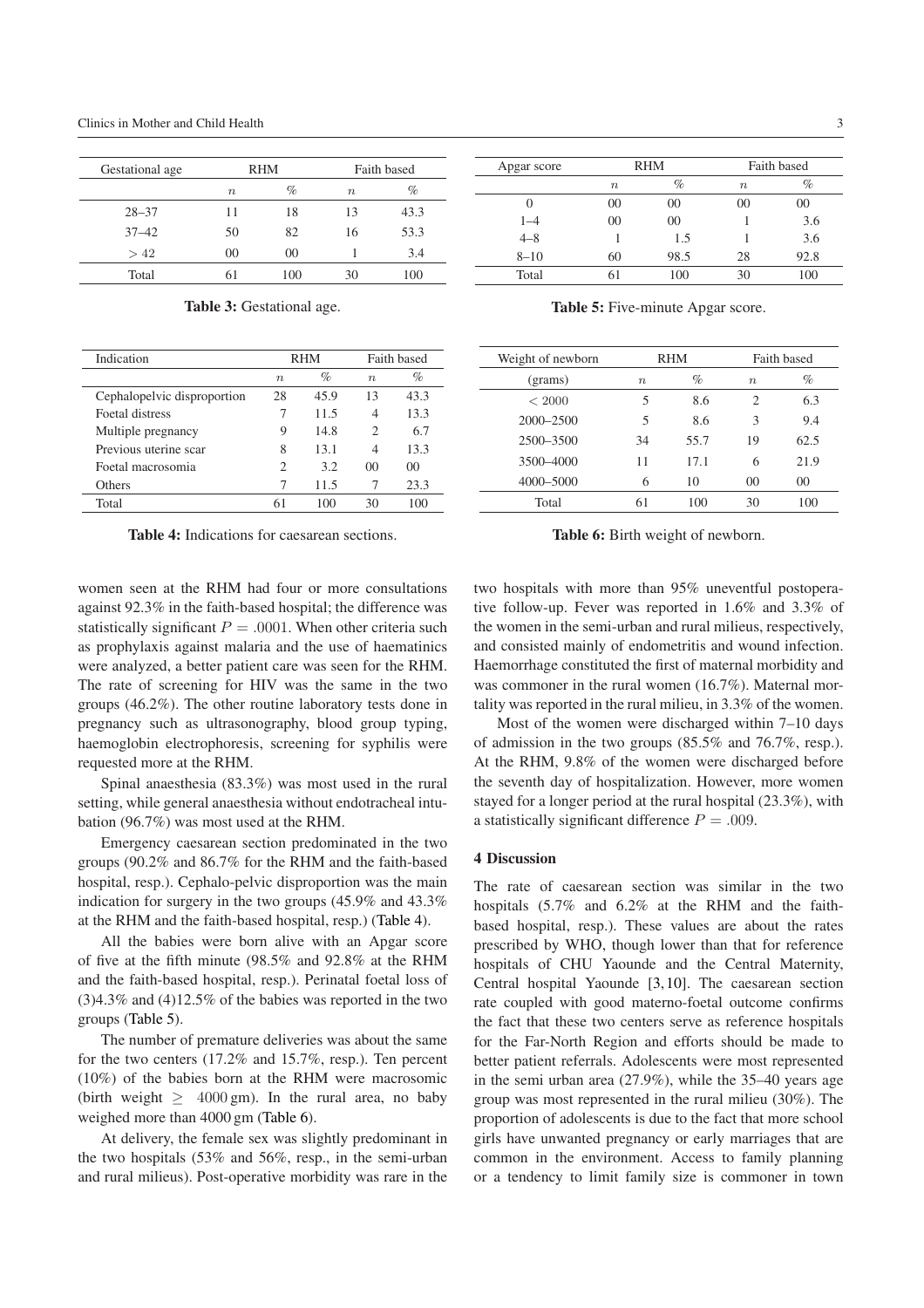Sugewe [\[10\]](#page-4-2).

that the personnel is less competent may lead to the higher number of caesarean section amongst the 35–40 year age group. The results are different from those reported by In the two groups, most of the women were married. The number of non-schooling women was high in the rural qualified staff as was the case in the rural area. The indications for surgery were similar in the two health facilities, with cephalo-pelvic disproportion topping the list (45.9% and 43.3% in the RHM and the faith-based hospital, resp.). The results are similar to that reported by Sugewe [\[10\]](#page-4-2). The personnel in the faith-based hospital was made of anaesthetic nurse and nurses, while at the RHM there is an Obstetrician and Gynaecologist plus anaesthetic nurse, and nurses. Though the caesarean section

town may explain this finding.

environment (70%), as against 29.5% in the semi-urban area. This behavior has as consequence early marriage and thus explains the increased number of adolescents found in the rural area. The chance for a girl child to go to school is higher in town than in the rural area. The BMI was within normal limits (93.3%) in the rural area; contrary to 54.1% in the semi-urban area. Twenty percent (20%) of the women in the semi-urban area were obese. Life style in town and change of food habits because of the cosmopolitan nature may greatly influence weight gain. In the rural area, farm work and other household activity is the burden of the woman. Obstetric risk factors seen in the two groups were similar (uterine scar, hypertension, cardiopathy and multiple pregnancies). Previous uterine scar was found in the secundiparous women in town (45.9%) and among the multiparous in the rural area (43.3%). The tendency to have more qualified staff in town may explain the difference. However, the results are similar to those reported by Sugewe [\[10\]](#page-4-2) and Dipanda [\[5\]](#page-4-7). Like Sugewe [\[10\]](#page-4-2) and Sone [\[9\]](#page-4-3) the caesarean sections were carried out at term in the semi-urban area (82%) but lower than that reported by Akam [\[2\]](#page-4-8) of 90.1% and higher than that of Dipanda [\[5\]](#page-4-7) 68.6%. Though the majority of the women had at least an antenatal consultation, more women in the rural area had four or more consultations. Evaluating the quality of consultation, the women were better followed-up at the semi-urban milieu. More trained personnel are found in town and the pyramidal structure of our health system makes it possible for new knowledge and refresher courses to get to the urban centers before the rural environment.

Spinal anaesthesia was frequently used in the faithbased hospital (83.3%), while general anaesthesia without endotracheal intubation (96.7%) was the predominant type of anesthesia in the semi-urban milieu. These findings are slightly higher than that of Adisso [\[1\]](#page-4-9), who reported an 86.7% use of general anaesthesia. Spinal anaesthesia is ideal for caesarean section since the foetus is not affected. However, it carries a risk of hypotension which may be deleterious to the mother and the foetus. On the other hand, it is risky administering general anaesthesia without intubation in situations of emergency, as the Mendelson syndrome is a common consequence. Spinal anaesthesia remains the most recommended route for caesarean sections except in situations of acute foetal hypoxia because the anaesthetic drug may affect the foetus. Loco regional or

Generally, foetal outcome was again similar in the two health facilities with 98.5% and 93% good Apgar score recorded in the semi-urban and rural milieus, respectively. There was no case of intrapartum death but perinatal loss of 43.5/1000 and 25/1000% of the babies born at the RHM and the faith-based hospital was reported. This rate of perinatal loss appears lower than reported by Sugewe [\[10\]](#page-4-2), Ouedraogo et al. [\[6\]](#page-4-10) and that reported for different health institutions by Benin [\[8\]](#page-4-11). The above-mentioned prevalence is slightly higher than that reported in the EDS 2004 [\[7\]](#page-4-4) 29/1000 and 34/1000 for the country and the Far-North Region, respectively.

rates were similar in the two hospitals, the difference in quality of personnel influenced the indications for surgery, with foetal distress occupying the second position at the rural level, while it occupied the fourth position at the RHM. Dipanda [\[5\]](#page-4-7) also found foetal distress as the second indication for caesarean section in his series. Multiple pregnancies were the second indication for caesarean section in the semi-urban area (14.8%). It has been shown that twin gestation is commoner amongst certain tribes in Cameroon and the cosmopolitan population distribution in

Though the rate of complication was low in the series, this was dominated by haemorrhage and infection in 16.7%, 10% and 6.6%, 3.3% of the women in the rural and the semiurban area, respectively. The reported prevalence in our series is much lower than reported by other authors [\[5,](#page-4-7)[6,](#page-4-10)[8\]](#page-4-11). No case of maternal mortality was reported in the semiurban area, while a mortality rate of 1110/100.000 was seen in the rural milieu. This value is much higher than the 669/100.000 live births reported for the country [\[7\]](#page-4-4) or the rates reported for the developed world.

Hospital stay in the two groups was similar, with the majority of patients discharged within 10 days of hospitalization. However, 5% of the patients in the semi-urban area and 20% of those in the rural area stayed more than 10 days. This difference was found to be statistically significant  $P =$ *.*009. Financial constraint, post-operation infectious complication and the distance separating home and the hospital prolonged the hospital stay. The cost of surgery was fixed for the faith-based hospital while it was varied for the RHM